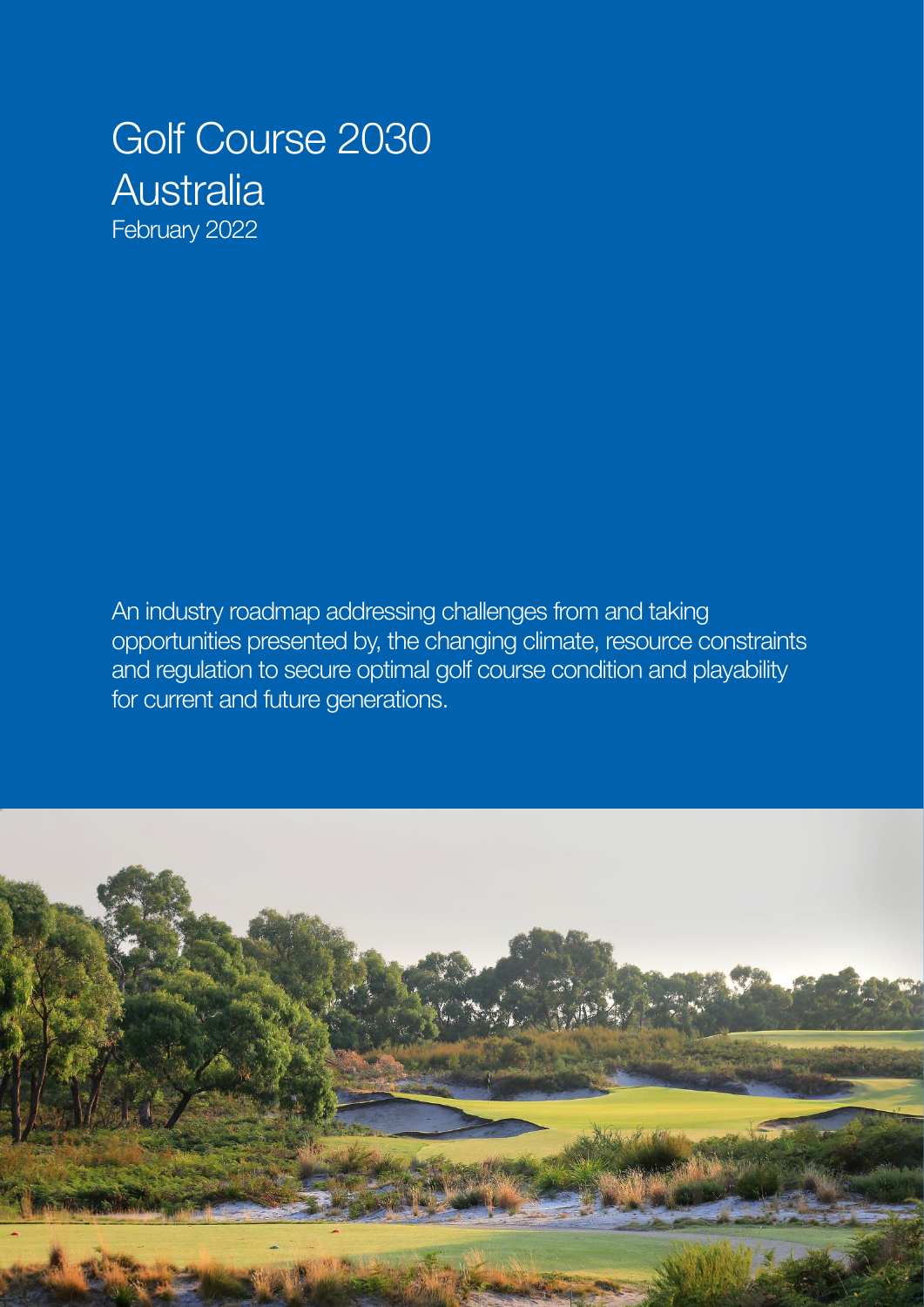# Golf Course 2030 Australia

# **Table of Contents**





Australian **Sports Turf Managers** Association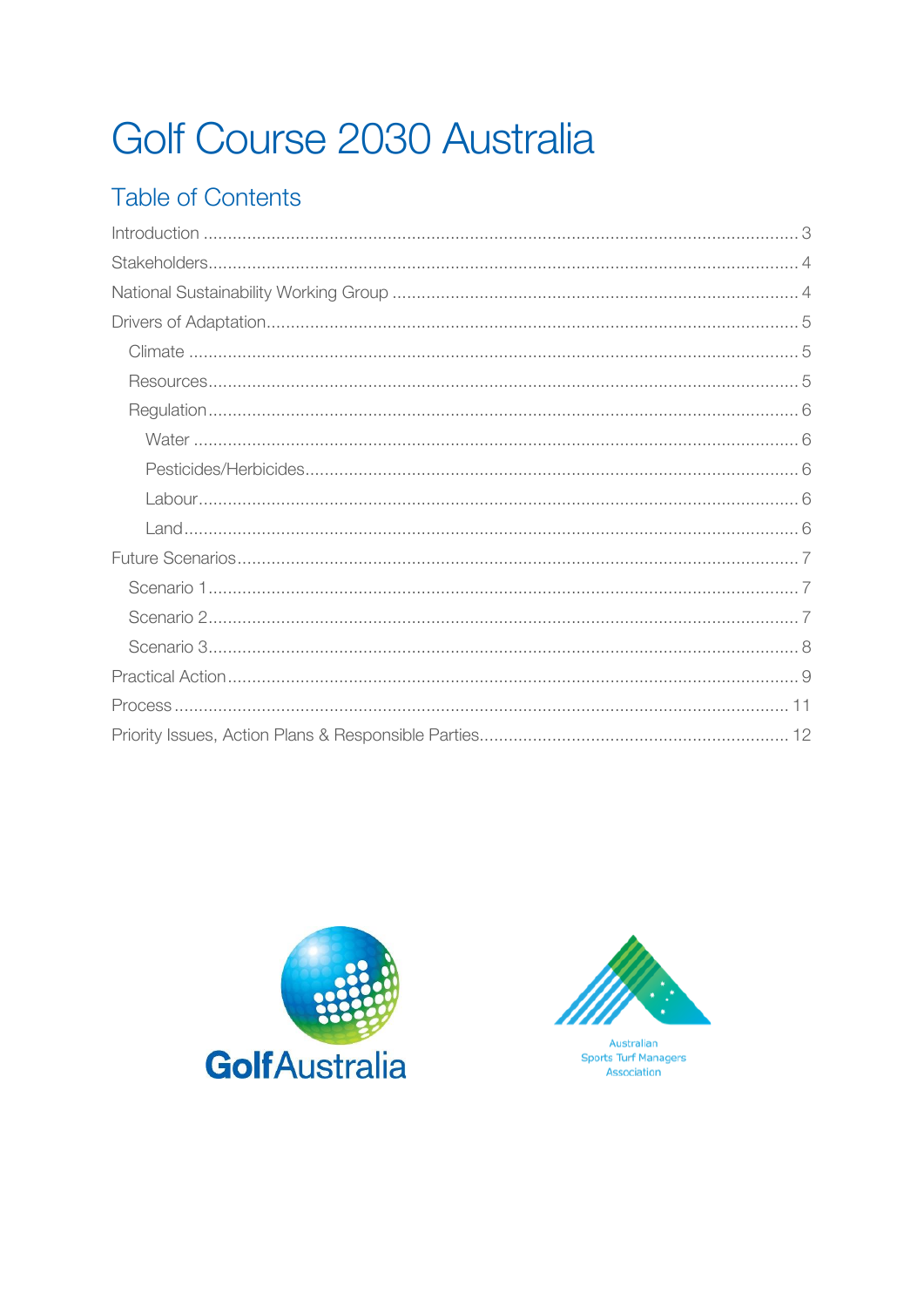### <span id="page-2-0"></span>**Introduction**

Golf Course 2030 (GC2030) was established by The R&A in 2018 as an industry initiative to consider the impacts, both positive and negative, of the changing climate, resource constraints and regulation on course condition and playability.

Its aim is to produce a roadmap that will steer the sport to mitigate the challenges and take advantage of the opportunities that these issues present.

The GC2030 plan for Australia will promote greater resilience through appropriate management practices which address the challenges and opportunities. It will meet strategic needs at regional, national, and local level, and the operational needs at golf facility level.

Australia's GC2030 plan is intended to align with The R&A's purpose: to make golf more accessible, appealing and inclusive, and to ensure it is thriving 50 years from now. Our golf courses are our sport's foundation. Without conditioning and playability, suitable to the venue's customer base and location, that is appealing to golfers, the game will not thrive.

At the core of the GC2030 project, is the UN's 2030 Agenda for Sustainable Development and the [17 sustainable development goals.](https://sdgs.un.org/goals) The outcomes through GC2030 will have positive impact on the following goals:

- 3. Good Health & Well-being Ensure healthy lives and promote well-being for all at all ages
- 6. Clean Water & Sanitation Ensure availability and sustainable management of water and sanitation for all
- 7. Affordable and Clean Energy Ensure access to affordable, reliable, sustainable, and modern energy for all
- 9. Industry Innovation and Infrastructure Build resilient infrastructure, promote inclusive and sustainable industrialisation and foster innovation
- 12. Responsible Consumption & Production Ensure sustainable consumption and production patterns
- 14. Life Below Water Conserve and sustainably use the oceans, seas and marine resources for sustainable development
- 15. Life on Land Protect, restore and promote sustainable use of terrestrial ecosystems, sustainably manage forest, combat desertification, halt and reverse land degradation and halt biodiversity loss.
- 17. Partnerships for the Goals Strengthen the means of implementation and revitalise the global partnership for sustainable development

The outcomes from GC2030 are designed to help course managers sustain, perhaps even improve, course condition and playability compared to that we enjoy today.

Gutheyand.

James Sutherland Mark Unwin CEO CEO

Golf Australia **Australian Sports Turf Managers Association**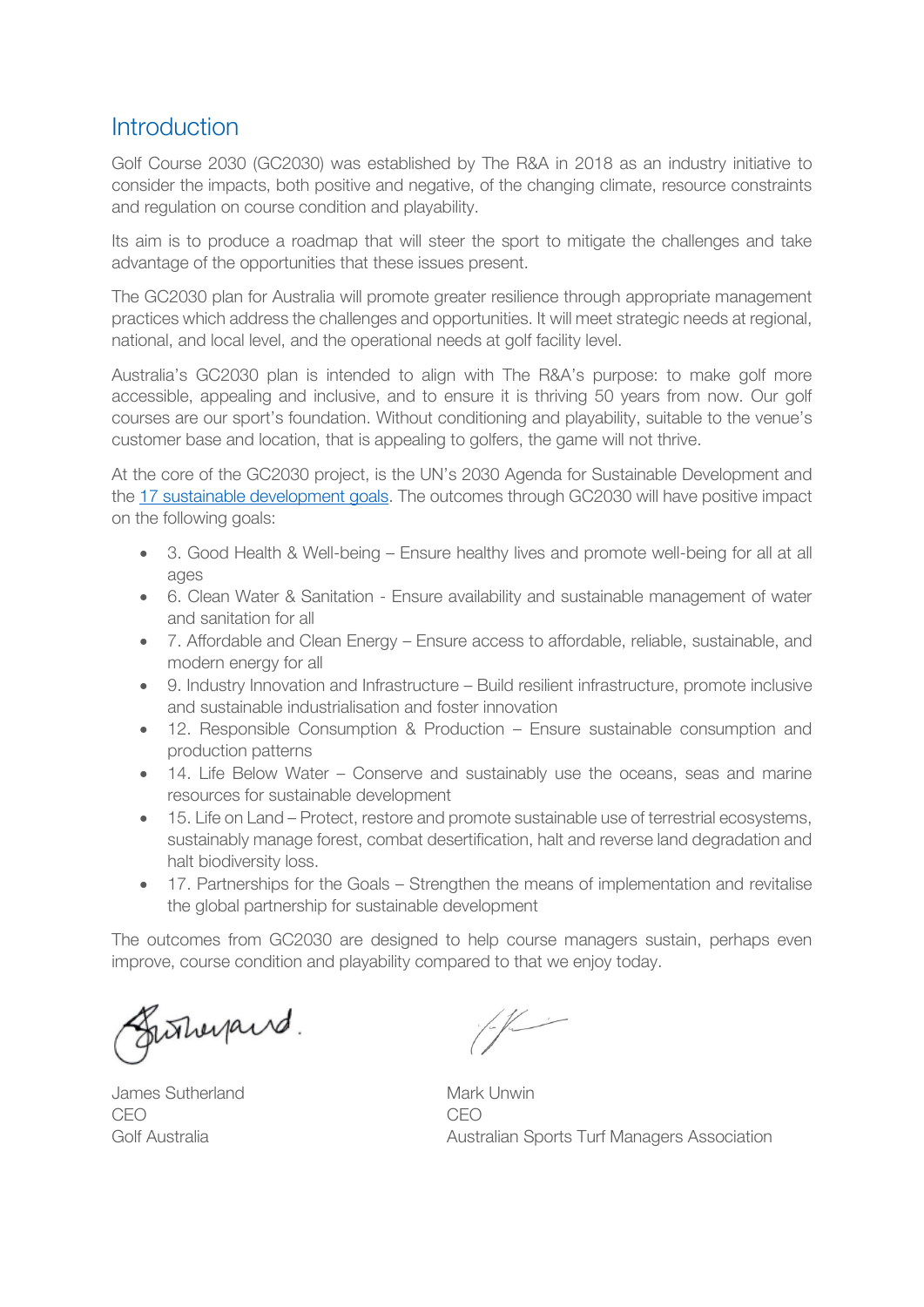# <span id="page-3-0"></span>**Stakeholders**

The core stakeholders in the GC2030 Australia project are:

- The R&A
- Golf Australia
- Australian Sports Turf Managers Association
- The PGA of Australia
- The WPGA Tour
- Golf Management Australia
- Society of Australian Golf Course Architects
- Sport Australia, and
- Australian Golf Clubs and Facilities

Additionally, throughout the action phases of the project, it is anticipated that the following will be engaged or impacted:

- State Government Sport, Environment, and Water Departments
- Local Governments
- Tertiary Turf Grass Education Institutions
- Sports Environment Alliance
- Public Golf Facilities Australia
- Golf Course Chemical Suppliers
- Golf Course Irrigation Infrastructure Suppliers
- Turfgrass Suppliers
- Sustainability Organisations

# <span id="page-3-1"></span>National Sustainability Working Group

The GC2030 National Sustainability Working Group includes the follow individuals from core stakeholders:

- Chris Gray, Head of Sustainable Golf, Asia Pacific, R&A
- David Gallichio, General Manager Golf Development, Golf Australia
- Matt Chesterman, Clubs & Facilities Support Senior Manager, Golf Australia
- John Stamp, Clubs & Facilities Support Manager Victoria, Golf Australia
- Mark Unwin, CEO, Australian Sports Turf Managers Association
- Paul Vardy, CEO, Golf Management Australia
- Geoff Stewart, General Manager Membership & Education, PGA of Australia
- Karen Lunn, CEO, WPGA Tour
- Sue McGill, Director Sport Infrastructure and Inclusion, Australian Sports Commission
- Paul Mogford, The Society of Australian Golf Course Architects

The members of the NSWG will be reviewed from time to time, with changes made for the benefit of the GC2030 project.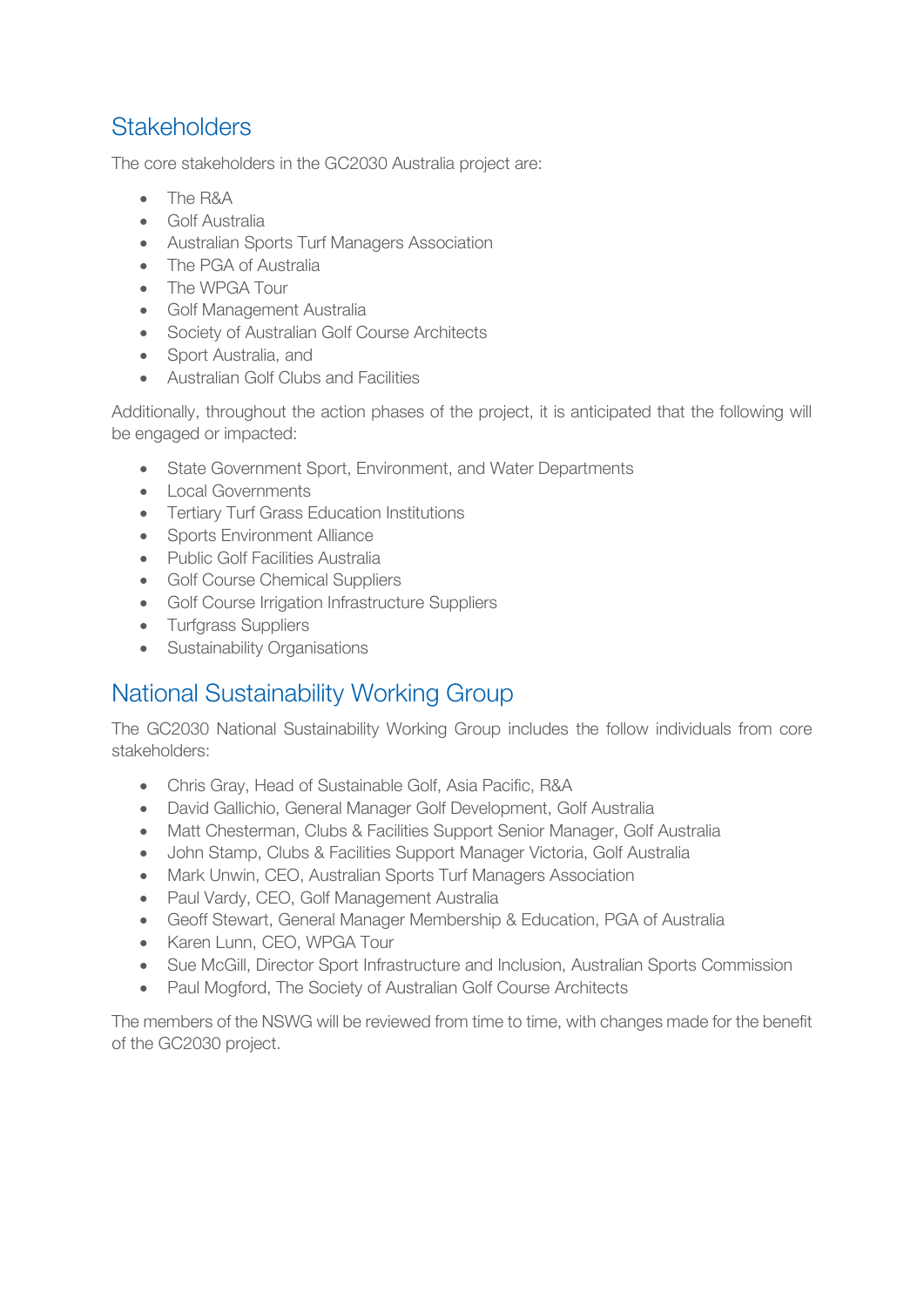# <span id="page-4-0"></span>Drivers of Adaptation

There are three drivers to adapt the way optimal conditioning and playability are achieved for future generations. They are climate, resources & regulation. The Golf Course 2030 project must assess the impact these three drivers will have on the day-to-day operations of golf courses and facilities.

#### <span id="page-4-1"></span>Climate

Changes in climate, and in particular the climate extremes that we are tending to experience are increasing the challenges that turf managers are facing. From the CSIRO and Bureau of Meteorology's report ['State of the Climate 2020'](http://www.bom.gov.au/state-of-the-climate/documents/State-of-the-Climate-2020.pdf), and relevant to turf management, climate predictions for Australia suggest that there will be changes as follows:

- Further increase in temperatures, with more extremely hot days and fewer extremely cool days
- A decrease in cool season rainfall across many regions of southern Australia, with more time spent in drought
- More intense heavy rainfall throughout Australia, particularly for short-duration extreme rainfall events
- An increase in the number of high fire weather danger days and a longer fire season for southern & eastern Australia
- Fewer tropical cyclones, but a greater proportion of high-intensity storms, with large ongoing variations from year to year.
- Climate change or 'shift' in geographic zones i.e. southern states becoming less temperate

These patterns will have an impact on golf courses as they will require:

- Increased irrigation watering during warmer months to counter the increase in temperature
- Greater chemical and mechanical inputs to counter the negative impacts of increased irrigation
- More funding to source the increased resources required

In short, there will be an increase the reliance and pressure that is already placed on critical resources such as irrigation water, chemicals, machinery, and funds.

#### <span id="page-4-2"></span>**Resources**

The resources considered essential for today's golf course are likely to become scarcer and cost more. Included are water, pesticides, fertilisers, sand, energy, and labour. Resource use in Australia varies significantly from region to region, largely based on local climatic conditions. Within a golf course, different areas of the course receive differing levels of treatment and resource.

- Greens are the most intensively managed part of the golf course due to the role they have to play within the game. They take up roughly 1 hectare of a typical 60 hectare, 18 hole golf course.
- Fairways are less intensively managed but cover around 16 hectares. Any single input over this area will exceed that of what would be applied to the greens
- Teeing Grounds and Green Surrounds occupy similar land the greens, and receive a level of treatment between that of the greens and fairways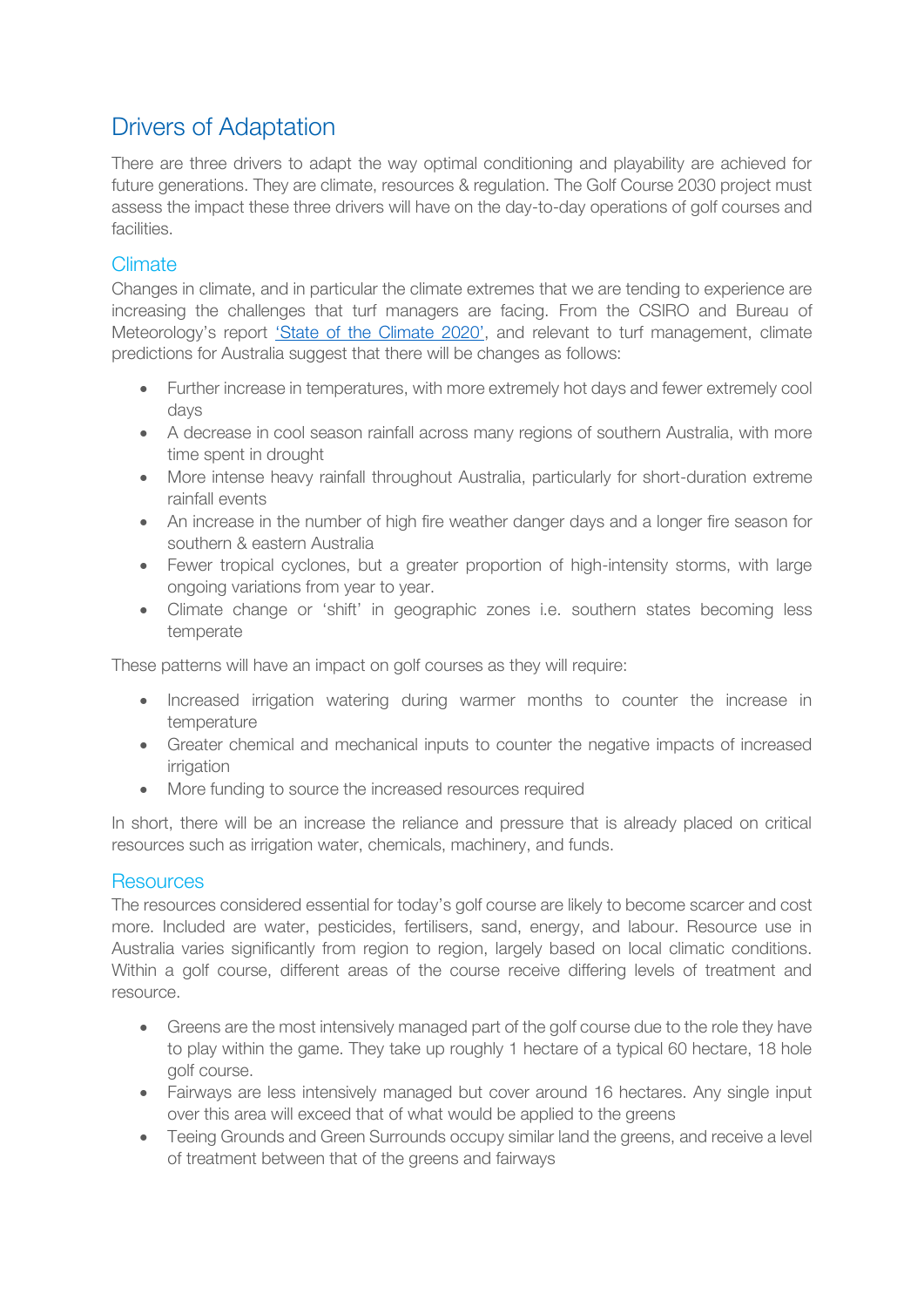- Bunkers, are a sand-filled hazard that while small in size require ongoing input in the form of labour and sand
- Maintained Rough, will typically receive little input besides time for mowing and maintenance
- Other Natural Areas, will require less maintenance, though controlling weeds, pests and disease allows effective management of native vegetation areas
- Useful life of assets such as greens, tees, bunkers. For example, a green may need replacing after approximately 20 years of use.

The level of resource use and maintenance frequency at a course will be relevant to; the standard that each area of the course is maintained, the area of land each area occupies, and the unique climatic and land conditions of the location.

#### <span id="page-5-0"></span>**Regulation**

Regulation in Australia is directly related to resource use. It exists at all levels of government and at times can be challenging for course managers to keep up with.

#### <span id="page-5-1"></span>**Water**

- Legislated under State Acts of Parliament
- Managed by regional water service providers and authorities
- Requlations will vary between the source of water, e.g. potable, harvested, recycled, ground water or surface water and river or catchment.

#### <span id="page-5-2"></span>Pesticides/Herbicides

- Legislated under State Acts of Parliament
- In all states, products must be registered for use on turfgrass
- Many products that would prove useful are not registered for turfgrass are registered in other settings

#### <span id="page-5-3"></span>Labour

- Legislated under Federal Acts of Parliament, namely the Fair Work Act
- Directly governed by the National Employment Standards of which each industry's particulars are contained in Modern Awards

#### <span id="page-5-4"></span>Land

• A segment of Australia's courses are located on public land with varying restrictions and threats to the existing access and recreational usage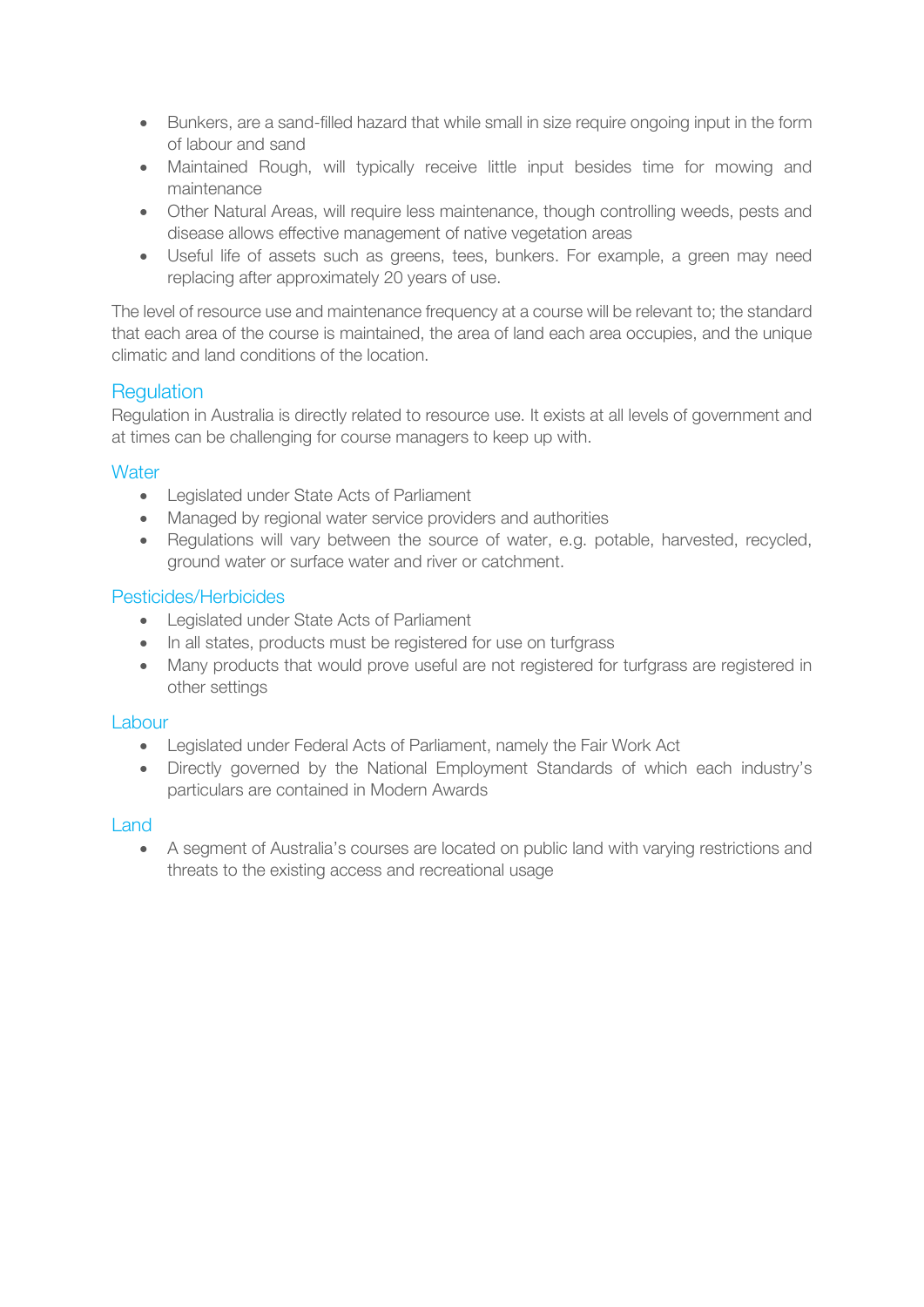### <span id="page-6-0"></span>Future Scenarios

Presented here are 3 scenarios, from business as usual to a potential doomsday or extreme weather, water scarcity, high resource cost and no chemical availability. It should be recognised that there is a sliding scale between the scenarios.

#### <span id="page-6-1"></span>Scenario 1

Limited change from the environment that now exists as alternative technologies, management solutions and behavioural change address the challenges posed by climate, resources and regulations and optimal golf course condition and playability is secured.

The largest challenge remains water availability, class, and cost. Investment from Clubs and Government would be directed toward securing of water allocations, and investment into research and development into recycled, grey and reclaimed water and the development of increased access to water infrastructure.

Course condition and playability is comparable to that available today. Drivers for change are weak and opportunities to enhance the potential of golf courses, their performance and environment will not be realised. There could be extra costs for golf businesses that position themselves as early adopters of new technologies, which may be passed on to the customer, so golf could be more expensive.

#### <span id="page-6-2"></span>Scenario 2

Severe restrictions in the availability and use of synthetic chemical plant protection products, together with 50% less water being available for irrigation compared with current levels. Alternative technologies, management solutions and behavioural change partially address the challenges posed by climate, resources and regulations.

More months of the year will see greater course closure due to extreme weather events, notably flooding, and more damage and scarring to turf from water and pesticide restrictions, related to hotter and extended summers and shorter winters experiencing more significant rainfall events in shorter periods, more often.

The condition and presentation of surfaces will see periodic troughs, with golfers having to accept a different style of golf and course performance, notably in terms of turf colouring and reduced green speed.

There will be increasing pressure on golf facilities to survive as the cost of maintenance and amenities increases. This will lead to opportunities for a greater flexibility in course design, increased out-of-play areas, less maintained turf, and an increase in diversification to provide multi-functional green space. The challenges from green space requirements, multi-use requirements and increased population growth, increases pressure on golf Courses to rationalise land usage. Some courses in Australia are required to open amenities for public access, limiting available time for play and further impacting on the conditioning of courses. A number of clubs will be forced to sell portions of land to comply with mounting pressure from governments requiring lands for community use or housing development, impacting local environmental conditions as native vegetation and wildlife habitats that are created and manage on these courses, is removed.

Golf businesses will need to spend more on new technologies and more expensive resources to sustain course condition and playability. Golf will be more expensive to play. Golf facilities will also see a decline in income as deteriorating conditions reduce the attractiveness of the sport,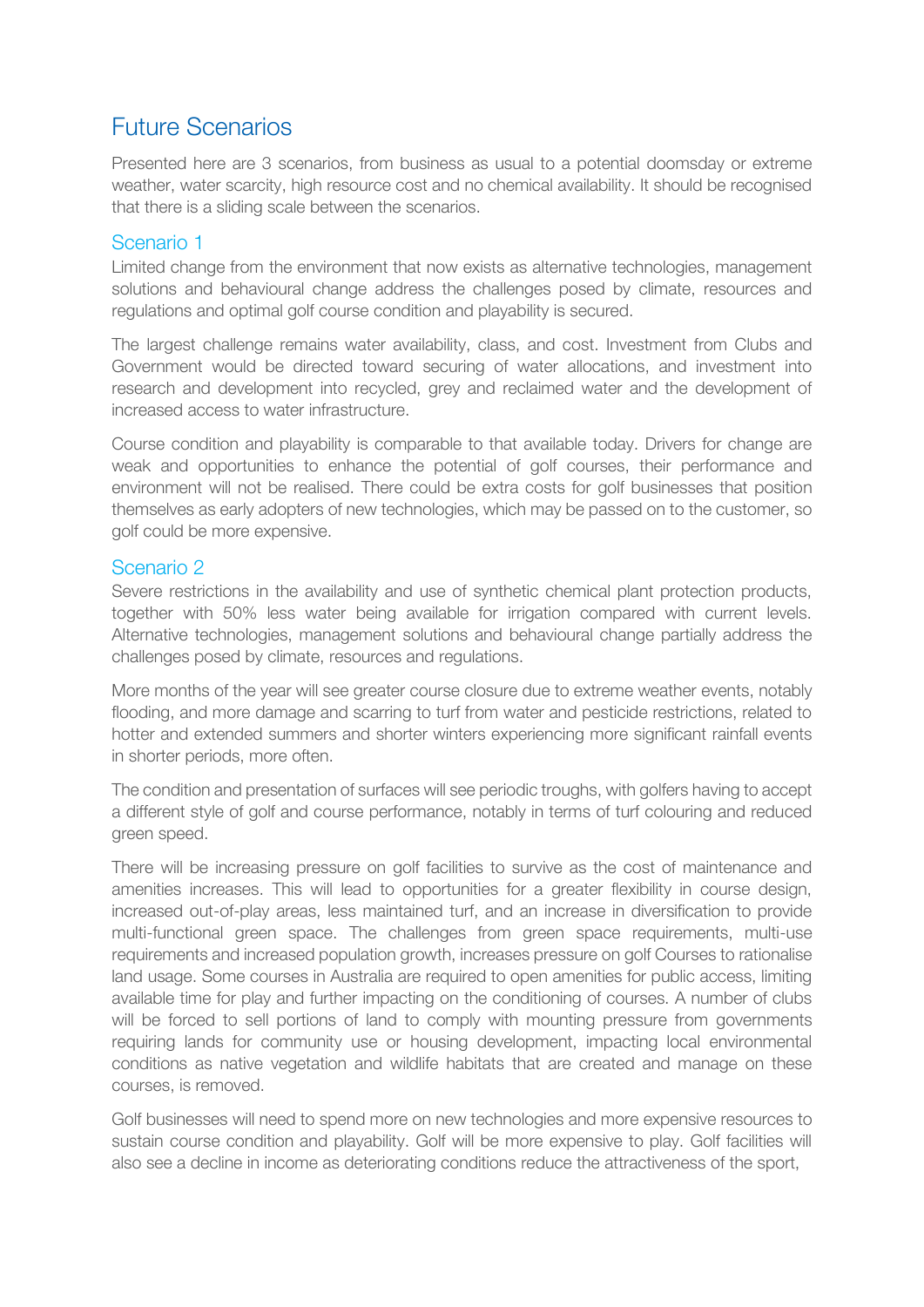There will be some course closures, notably those wholly reliant on water and synthetic chemical plant protection products to keep a grass cover, and this will impact on the contribution of golf to the local, regional and national economy. With the course closures, we will see a decline in course management related employment and corresponding decreases in apprenticeships placing further pressure on the industry and impacting the talent pool for future years.

Golf Tourism will decline due to decreased course conditioning, resulting in a pronounced impact from the contribution of golf to the local, regional and national economies.

#### <span id="page-7-0"></span>Scenario 3

The banning of all chemical plant protection products and fertilisers, together with 75% less water being available for irrigation compared with current levels. Alternative technologies, management solutions and behavioural change fail to address the challenges posed by climate, environmental resources and increased regulations.

There will be longer periods of course closure, damage from extreme weather events and disease/pest/weed incidence and the high cost of resources results in loss of customers and permanent closure of many facilities.

There will be substantial course closures particularly in the regional areas of Australia, and the merging of a number of Clubs due to excessive financial concern. There are serious consequences for employment, health and the contribution from golf to the local, regional and national economy, prevalent course closures, will result in a sharp decline in course management related employment, and reduction in skills and knowledge from the industry, and large decreases in sports turf management apprenticeships.

The combination of hotter summers and less water being available means that only those with sustainable sources of water for irrigation can retain a reasonable cover of grass. Course renovations and re-designs will reduce dramatically, and only those that can afford course renovation, a secure water supply and significant levels of extra labour or automation of certain maintenance practices will be able to cope with these pressures and, even in such situations, golf will be regularly played on inferior surfaces compared to what we enjoy today. The use of artificial turf increases for those that can afford it as the problems in managing natural turf become insurmountable, though this significantly changes the way golf is played as we know it.

Land access and green space requirements escalate; forcing the closure and acquisition of many clubs in metropolitan areas and forcing some Clubs to relocate. Courses are required to open amenities for public access, significantly reducing available playing time and further impacting financial hardship for Clubs. Acquisition of lands will increase for community use or housing development, impacting land and soil quality, degradation of green corridors in metropolitan areas and native vegetation and wildlife habitats is removed.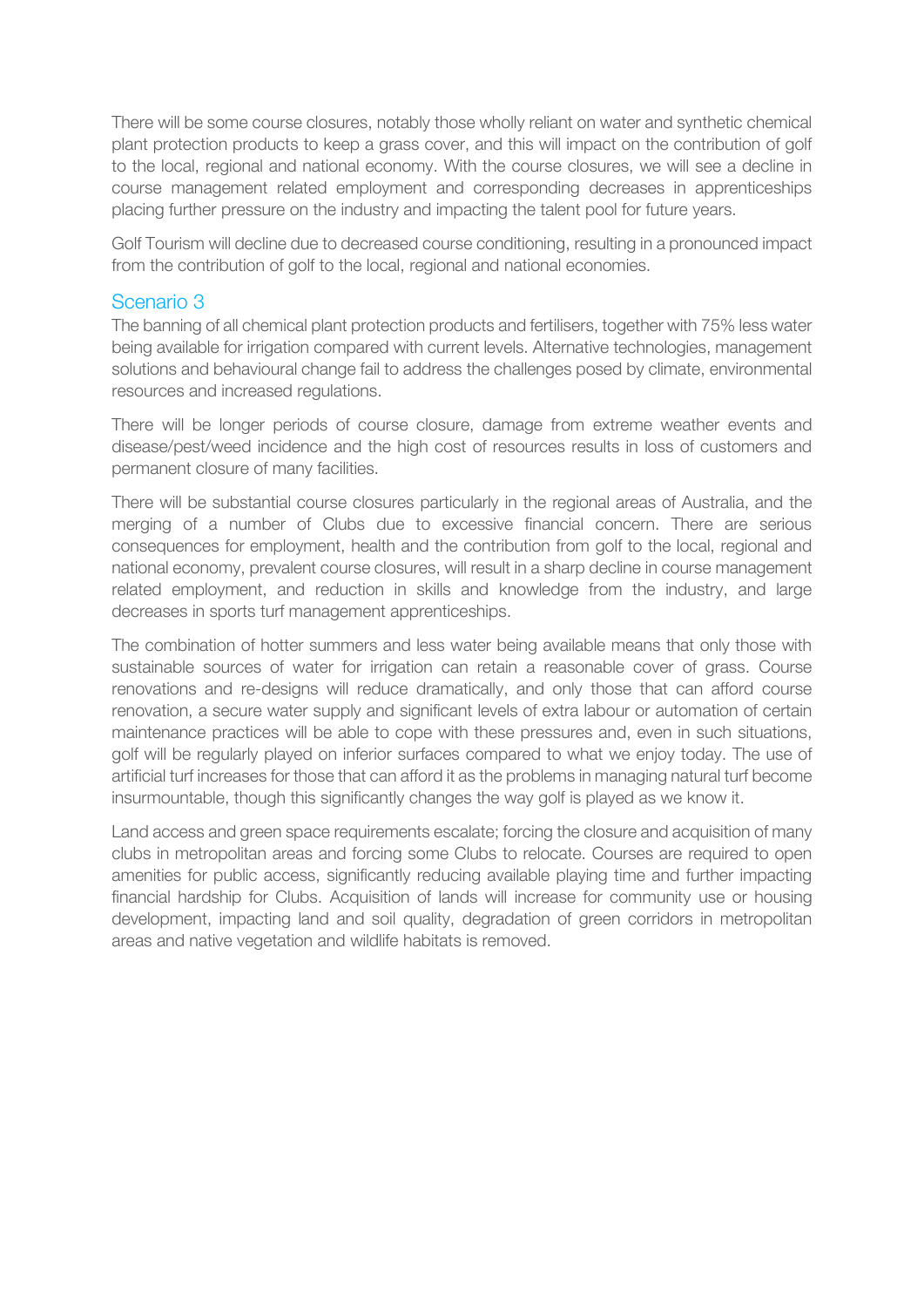## <span id="page-8-0"></span>Practical Action

There are a number of fundamental, universal practical principles for golf course development and management which extend across the decision-making culture, agronomic practices, and broader considerations of golf's impact on and contribution to nature and local communities.

Many of the practices below are directly related to the ongoing management of a facility. Due consideration must be given to them during a design phase of a new build, redevelopment, or improvement of an existing facility. A poor design will limit the environmentally sustainable outcome that will be delivered through improved management practices.

The following is offered as a guide to those in decision-making positions. The actions below are intended to take place when an opportunity arises or is created through planning, and not as an immediate requirement.

- 1. Plan over the longer-term and operate under consistent policies, which are documented.
- 2. Prepare for future challenges. Consider the predicted impact of the changing climate (such as flooding, coastal erosion or drought), the availability and costs of vital resources and the constraints placed by regulation.
- 3. Recognise the professionalism of well qualified course managers and their staff. They will play a vital role in securing optimal course condition and playability.
- 4. Safeguard the reputation and well-being of employees, employers, golf facilities and the sport itself through compliance with the regulations. Decision makers at golf facilities must support their course management teams in adhering to this policy.
- 5. Create the right environment to produce healthy turf playing surfaces, which is fit for purpose, with adequate access to light and air, and good drainage and a biologically rich growing medium. Research, select and manage for turf species best adapted to local conditions.
- 6. Water scarcity and cost are going to be increasing issues for golf. Golf courses should be designed, built and managed to conserve water, using the least required to produce healthy turf and firm playing surfaces. Where feasible, water for irrigation should be generated in situ, through recycling drainage, rainwater harvesting, irrigation reservoirs and other technologies. Where feasible, water derived from non-potable sources should provide the irrigation source. Grass selection should be targeted at species which are fit for purpose, but which require the least amount of irrigation water.
- 7. It is likely that pressures and efficacy for pesticides will continue to be challenged. Facilities should look to reduce reliance on pesticides, identify and transition to alternative solutions to prevent and manage disease, pest and weed problems. Select and manage for grasses which are fit for purpose, and which have the greatest natural resistance to disease infection, pest attack and weed ingress.
- 8. Fertiliser use is likely to continue to be regulated as part of minimising environmental impact measures. Select grasses which are fit for purpose with minimal nutritional input and use products which offer the greatest protection to the environment.
- 9. Excessive organic matter accumulation creates weak turf, prone to stress and susceptible to disease infection, pest attack and weed ingress. Management practices used to control organic matter accumulation, (e.g. various forms of scarification and top dressing), cause stress to turf. Select and manage grasses which are fit for purpose, but which have a slow natural rate of organic matter accumulation and implement management practices.
- 10. Cutting height has a major influence on turf health and the requirement for maintenance, with repeated low mowing heights inducing turf stress, requires greater water, fertiliser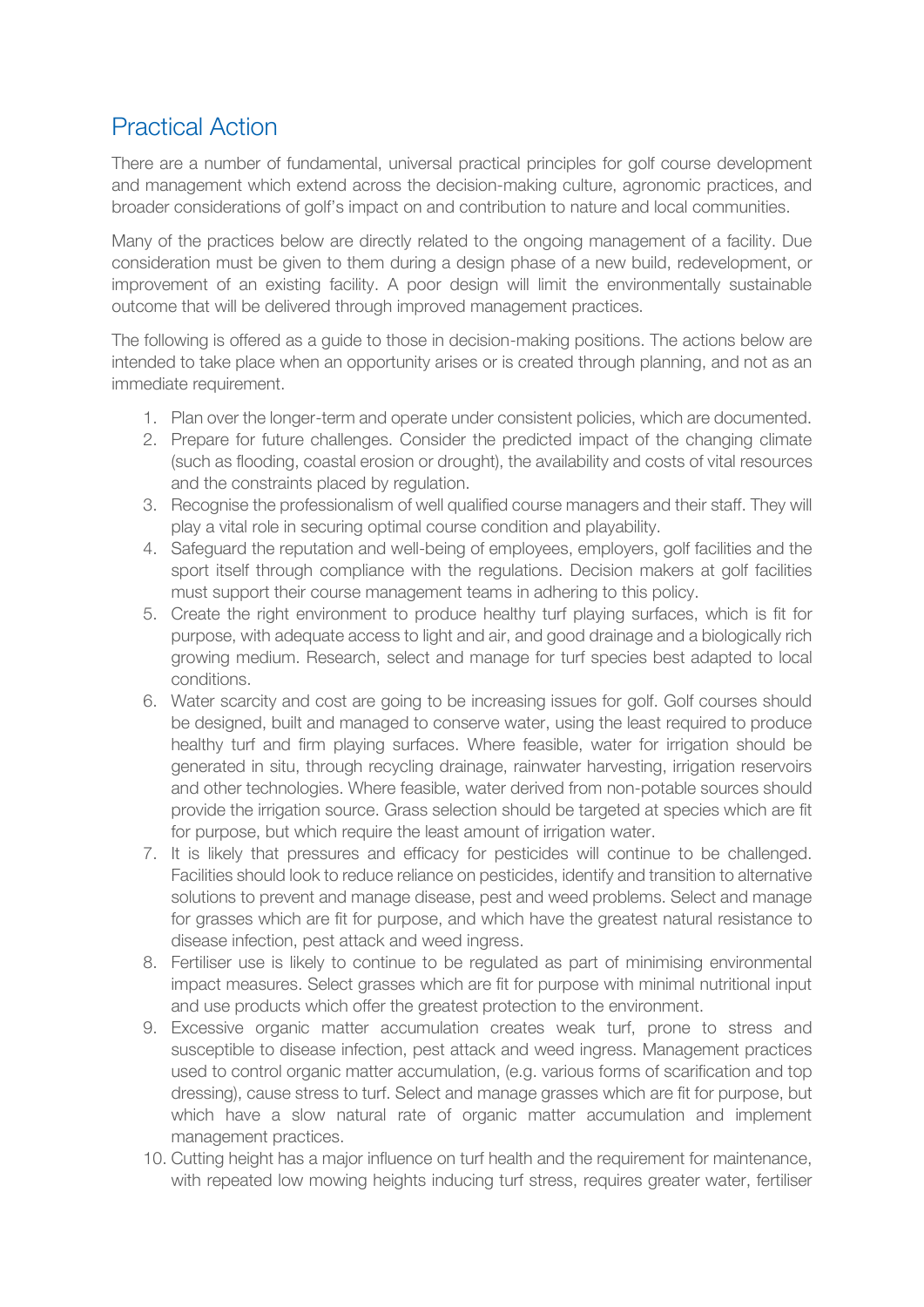and pesticide inputs to correct. Mowing heights should be implemented to sustain grasses which are fit for purpose, but which are inherently healthy.

- 11. Energy derived from fossil fuels is going to become more expensive and golf facilities should be transitioning to cleaner, renewable sources of energy. Course design, construction and maintenance should be focused on energy efficiency, utilising grasses which are fit for purpose, but which require the least input of maintenance resource.
- 12. Disposal of waste to landfill will become increasingly expensive and socially unacceptable. Course design, construction and maintenance should focus on preventing waste and maximising reuse and recycling.
- 13. Biodiversity loss is a major global concern and golf courses have the potential to conserve and protect wildlife. Golf courses should be designed and managed to provide quality habitat for as wide a variety of native wildlife as possible.
- 14. Golf has a responsibility to wider society and the design, construction and maintenance of facilities should focus on making a positive contribution to local communities, such as by providing a multi-functional venue for wider community integration and recreation.
- 15. Objective assessment of the condition of playing surfaces, particularly the putting surfaces, on the golf course is required to monitor the impact of the challenges facing course management staff. The implementation of research outcomes and adaptations in management should be introduced at facilities, including turf compaction, firmness, smoothness, trueness, and speed.
- 16. The recording of key resource metrics for course management, e.g. water, chemicals, energy, waste and biodiversity. Sustainability reporting on course operations is required on a facility, country, region and international level. This is necessary to monitor the impact of the challenges facing greenkeepers, the implementation of research outcomes, adaptations in management and compliance with regulations.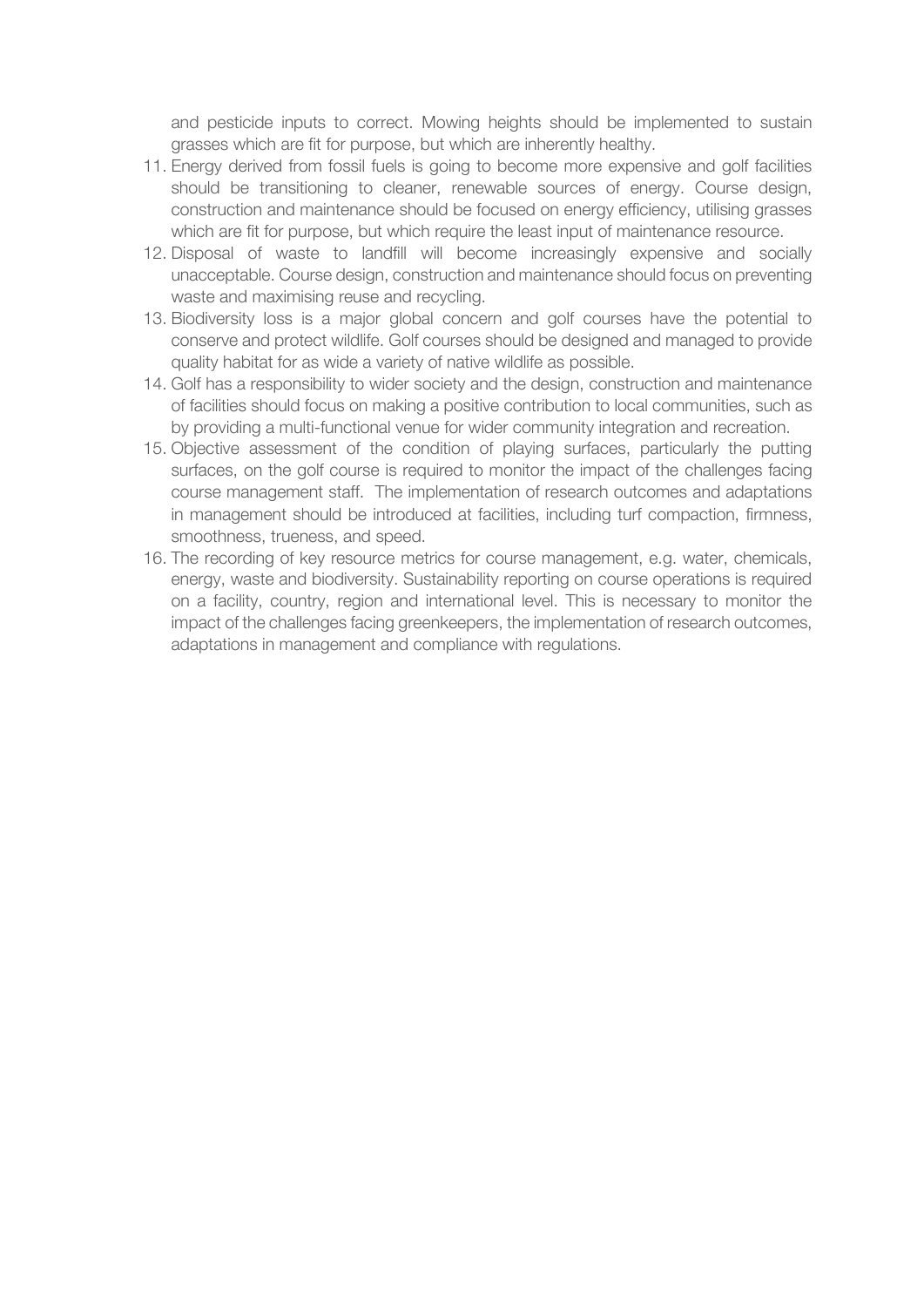# <span id="page-10-0"></span>Process

The process of the Golf Course 2030 Australia project is as follows.

| Item                                                                                                                                            | <b>Timeline</b>           |  |
|-------------------------------------------------------------------------------------------------------------------------------------------------|---------------------------|--|
| Initial planning phase with the R&A, Golf Australia & ASTMA                                                                                     | Completed July 2020       |  |
| Through this phase there was a clear desire to progress with the                                                                                |                           |  |
| GC2030 project to ensure effort is directed by the industry toward                                                                              |                           |  |
| becoming more sustainable.                                                                                                                      |                           |  |
| Endorsement from the Australian Golf industry Council                                                                                           | Completed<br>August       |  |
| As Australian golf's wider stakeholder body, a successful GC2030                                                                                | 2020                      |  |
| Australia project will be reliant on the support of the AGIC. The                                                                               |                           |  |
| endorsement from the AGIC ensures that golf's stakeholder bodies                                                                                |                           |  |
| will invest in sustainability outcomes through the GC2030 project.                                                                              |                           |  |
| Key stakeholders identified and engaged in the GC2030 Project.                                                                                  | Completed<br>January      |  |
| Core stakeholders were identified and asked to provide state-based                                                                              | 2021                      |  |
| representatives to engage through the state workshops                                                                                           |                           |  |
| State workshops identifying localised issues.                                                                                                   | Completed<br>March        |  |
| 6 online workshops were held, and the feedback consolidated into                                                                                | 2021                      |  |
| one document. This document formed the basis of discussion at the                                                                               |                           |  |
| national workshop.                                                                                                                              |                           |  |
| National workshop identifying and consolidating national issues.                                                                                | Completed May 2021        |  |
| The national group met and discussed at length the state-based                                                                                  |                           |  |
| issues presented. The group focused on presenting issues where                                                                                  |                           |  |
| achievable outcomes are possible. The National workshop identified                                                                              |                           |  |
| which organisations would drive actions for each issue and identified                                                                           |                           |  |
| board scopes for potential projects.                                                                                                            |                           |  |
| Lodge plan with the R&A for feedback                                                                                                            | <b>Completed November</b> |  |
| R&A sustainability team to provide feedback on the document for                                                                                 | 2021                      |  |
| acceptance by the NSWG.                                                                                                                         |                           |  |
| Review R&A feedback and incorporate into document                                                                                               | Completed January         |  |
| Feedback incorporated and document published.                                                                                                   | 2022                      |  |
| Communicating the GC2030 actions to the wider golf community.                                                                                   | February 2022             |  |
| Communication of the action item will encourage further stakeholder                                                                             |                           |  |
| engagement. Communication will include seeking expressions of                                                                                   |                           |  |
| interest from organisations to undertake projects associated with the                                                                           |                           |  |
| action items.                                                                                                                                   |                           |  |
| Stakeholder reporting on GC2030 action items.                                                                                                   | Quarterly from 1st        |  |
| Critical to the success of the GC2030 project is the practical action                                                                           | Quarter 2022              |  |
| that Australian Golf's organisations take. The ownership that the core                                                                          |                           |  |
| stakeholders bring will be critical to the impacts we have at club &<br>facility level. At the first quarterly review, the GC2030 working group |                           |  |
| will expect a timeline from each of the core stakeholders for the next                                                                          |                           |  |
| 3 years when they will look to address each of the action items                                                                                 |                           |  |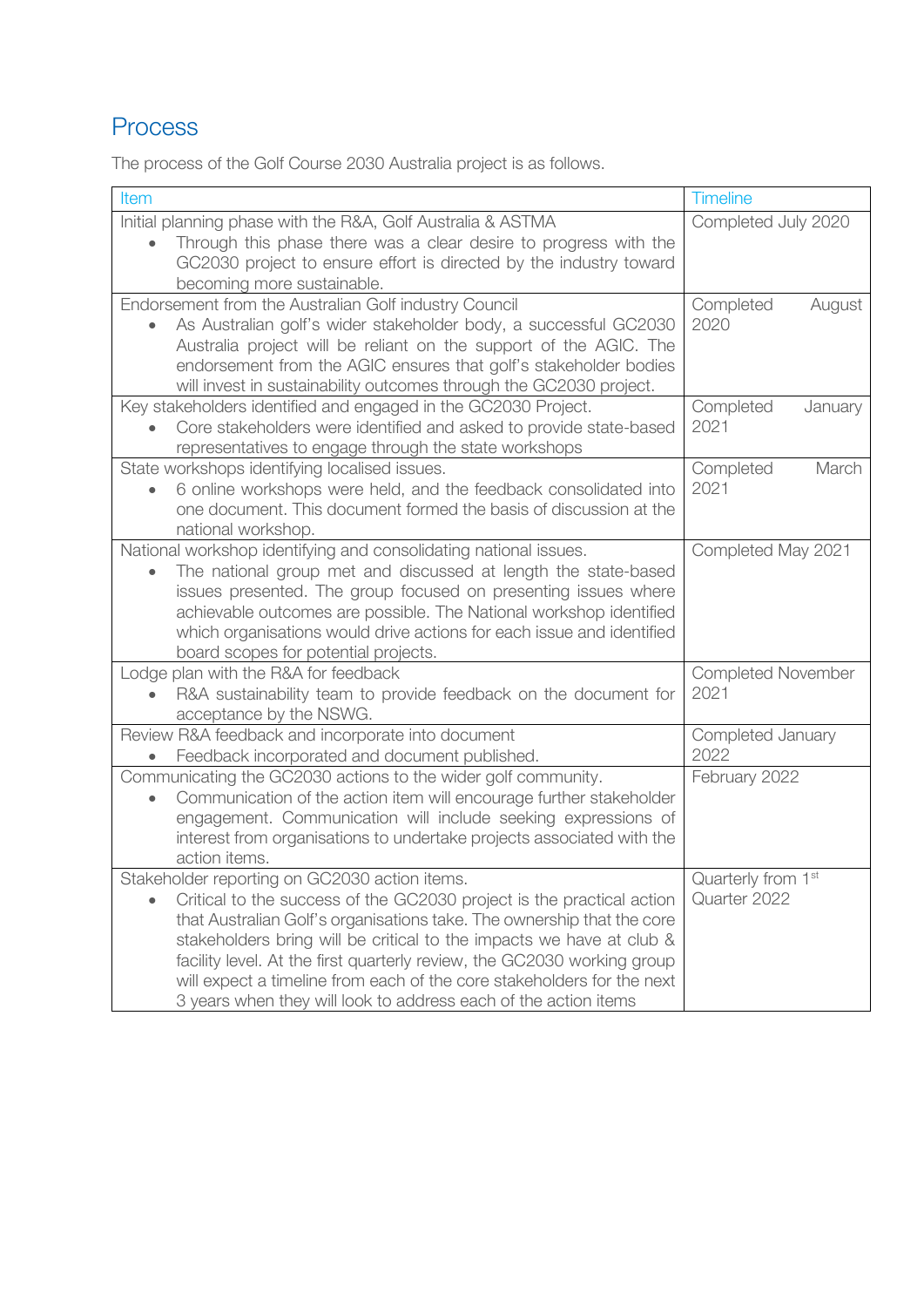# Priority Issues, Action Plans & Responsible Parties

<span id="page-11-0"></span>

| <b>Priority Issue</b>     | <b>Proposed Solution</b>                                                                                                                                    | <b>Action Plan</b>                          | Owner        | Supporting      | Importance (1      |
|---------------------------|-------------------------------------------------------------------------------------------------------------------------------------------------------------|---------------------------------------------|--------------|-----------------|--------------------|
|                           |                                                                                                                                                             |                                             | Organisation | Organisation    | High, 3 Less High) |
| There is an existing and  | Develop opportunities to address:<br>Potential improvements in<br>$\bullet$<br>turf management education<br>shortage of qualified sports<br>turf management | Formalise research into the reasons why     | <b>ASTMA</b> | GA, GMA,        | 3                  |
| worsening gap in level of |                                                                                                                                                             | people are not attracted to or leave the    |              | SportAUS        |                    |
| professional sports turf  |                                                                                                                                                             | industry                                    |              |                 |                    |
| management staff          |                                                                                                                                                             | Raise awareness of the issues               | <b>ASTMA</b> | GA, GMA,        | $\overline{2}$     |
|                           | professionals                                                                                                                                               | experienced by focusing on education to     |              | <b>SportAUS</b> |                    |
|                           | Talent attraction into                                                                                                                                      | club & facility decision makers             |              |                 |                    |
|                           | commencing Sports turf                                                                                                                                      | Identify gaps in education availability and | <b>ASTMA</b> | GA.             | $\overline{2}$     |
|                           | management                                                                                                                                                  | develop a plan to address those gaps        |              | SportAUS        |                    |
|                           | apprenticeships                                                                                                                                             | within the tertiary education framework     |              |                 |                    |
|                           |                                                                                                                                                             |                                             |              |                 |                    |
| There continues to be     | Improvements made to education                                                                                                                              | Develop a set of standards for golf         | <b>ASTMA</b> | GA, GMA,        | 3                  |
| varying levels of         | for club boards on both GC2030                                                                                                                              | course presentation with an expected        |              | Sport AUS,      |                    |
| education on boards       | issues and the setting of appropriate                                                                                                                       | cost analysis to meet those standards       |              | PGA,            |                    |
| who ultimately guide      | expectations on turf standards for                                                                                                                          | Develop a set of planning and design        | <b>SAGCA</b> | ASTMA, GA       | $\overline{2}$     |
| decisions on the          | each facility with available resources                                                                                                                      | guidelines aimed at addressing              |              |                 |                    |
| acceptable standard of    |                                                                                                                                                             | sustainability issues found on golf         |              |                 |                    |
| our golf courses.         |                                                                                                                                                             | courses                                     |              |                 |                    |
|                           |                                                                                                                                                             | Direct education of the standards to club   | GA           | GMA,            | 3                  |
|                           |                                                                                                                                                             | & facility decision makers.                 |              | SportAUS,       |                    |
|                           |                                                                                                                                                             |                                             |              | PGA,            |                    |
|                           |                                                                                                                                                             |                                             |              | <b>ASTMA</b>    |                    |
| There is growing          | Develop guidelines based on                                                                                                                                 | Study into turf varieties that require less | <b>ASTMA</b> | GA.             |                    |
| pressure on the use of    | research, science and data                                                                                                                                  | water and perform in different climatic     |              |                 |                    |
| water for irrigation      | supported to allow informed                                                                                                                                 | conditions                                  |              |                 |                    |
| purposes across           | decisions into appropriate turf                                                                                                                             | Development of best practice                | <b>ASTMA</b> | GA              | $\overline{2}$     |
| Australia                 | varieties in each State                                                                                                                                     | documents                                   |              |                 |                    |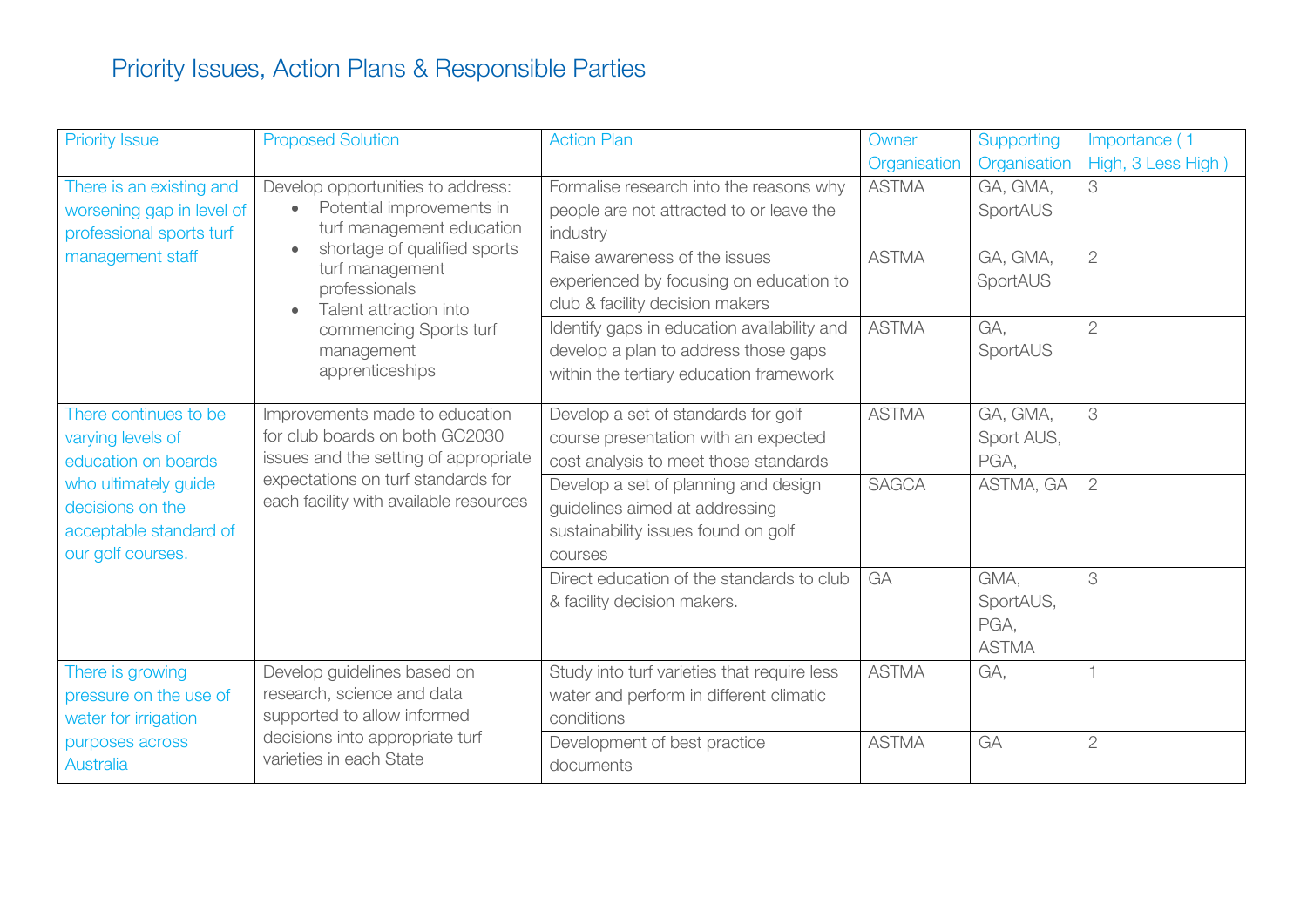| <b>Priority Issue</b>                                                                                                                                                             | <b>Proposed Solution</b>                                                                                                                                                                                   | <b>Action Plan</b>                                                                                                                          | Owner                                                                                                | Supporting     | Importance (1                   |                |
|-----------------------------------------------------------------------------------------------------------------------------------------------------------------------------------|------------------------------------------------------------------------------------------------------------------------------------------------------------------------------------------------------------|---------------------------------------------------------------------------------------------------------------------------------------------|------------------------------------------------------------------------------------------------------|----------------|---------------------------------|----------------|
|                                                                                                                                                                                   |                                                                                                                                                                                                            |                                                                                                                                             | Organisation                                                                                         | Organisation   | High, 3 Less High               |                |
| The positive indigenous<br>Develop more resources to promote<br>the important environmental<br>flora & fauna outcomes<br>outcomes achieved at golf courses<br>at golf courses are | Raise awareness to course decision<br>makers about the benefits of an<br>indigenous flora & fauna plan                                                                                                     | GA                                                                                                                                          | ASTMA,<br>AGIC,<br><b>SAGCA</b>                                                                      | $\overline{2}$ |                                 |                |
| understated and<br>undervalued.                                                                                                                                                   | to assist with environmental<br>concerns in media as well as<br>campaigns to amend facility<br>usage/access                                                                                                |                                                                                                                                             | Raise awareness of the positive work<br>being done by courses in this space to<br>the general public | GA             | ASTMA,<br>AGIC,<br><b>SAGCA</b> | $\overline{2}$ |
|                                                                                                                                                                                   |                                                                                                                                                                                                            | Develop a practical resource to assist<br>golf clubs and facilities in developing<br>their own indigenous flora and fauna plan              | <b>SAGCA</b>                                                                                         | GA, ASTMA      | $\overline{2}$                  |                |
| The sport has limited<br>recent research into the<br>current turf varieties that<br>are emerging into the<br>current market specific<br>to Australia's climate<br>and conditions  | Undertake research into<br>emerging/new turf varieties to<br>determine performance and<br>suitability for Australia's climatic<br>conditions                                                               | Nationwide research study with a focus<br>on performance, pest and disease<br>tolerance and water use in new and<br>emerging turf varieties | <b>ASTMA</b>                                                                                         | GA             |                                 |                |
| Golf courses have an<br>ongoing issue with pest,<br>diseases, and<br>undesirable species,<br>which is hamstrung by<br>the regulation of<br>chemicals                              | Research into pathology and<br>efficacy of new technology and<br>innovation to deal with pest, disease<br>and undesirable species within<br>constraints of the regulatory<br>environment on chemical usage | Research efficacy of alternative<br>treatment programs for specific pests<br>and diseases                                                   | <b>ASTMA</b>                                                                                         | GA             | $\overline{2}$                  |                |
| It is perceived by<br>stakeholders external to<br>golf that there are better<br>uses of the land we<br>occupy than golf                                                           | Assessment of current land usage<br>models and identify areas of<br>opportunity for promotion, multi-<br>purpose use and access                                                                            | Promote the positive impacts of golf at<br>every level through targeted media<br>campaigns and increase formal studies.                     | GA                                                                                                   | <b>AGIC</b>    |                                 |                |